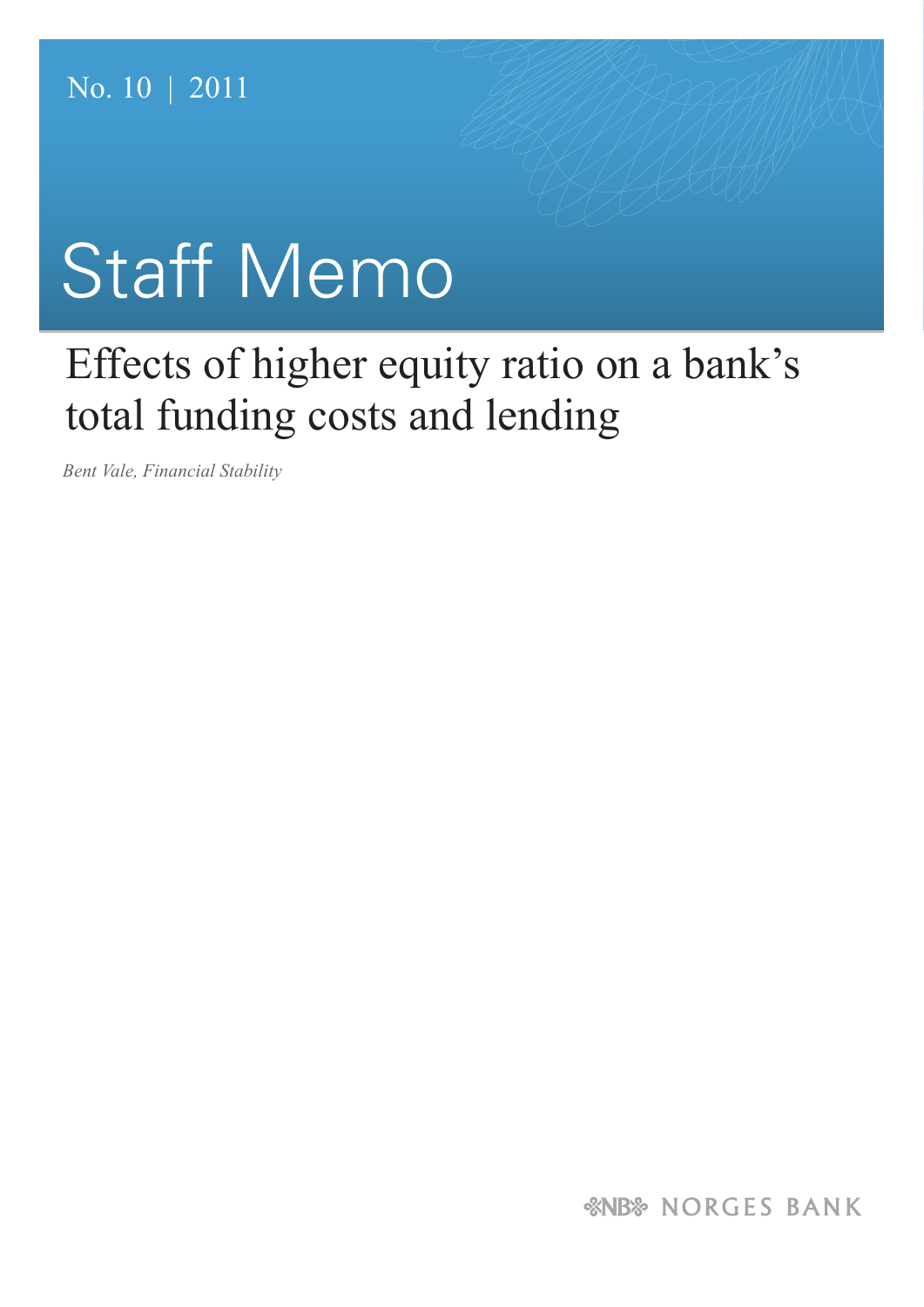Staff Memos present reports and documentation written by staff members and affiliates of Norges Bank, the central bank of Norway. Views and conclusions expressed in Staff Memos should not be taken to represent the views of Norges Bank.

#### © 2011 Norges Bank

The text may be quoted or referred to, provided that due acknowledgement is given to source.

Staff Memo inneholder utredninger og dokumentasjon skrevet av Norges Banks ansatte og andre forfattere tilknyttet Norges Bank. Synspunkter og konklusjoner i arbeidene er ikke nødvendigvis representative for Norges Banks.

© 2011 Norges Bank Det kan siteres fra eller henvises til dette arbeid, gitt at forfatter og Norges Bank oppgis som kilde.

#### **ISSN 1504-2596 (online only)**

**ISBN 978-82-7553-61- (online only)**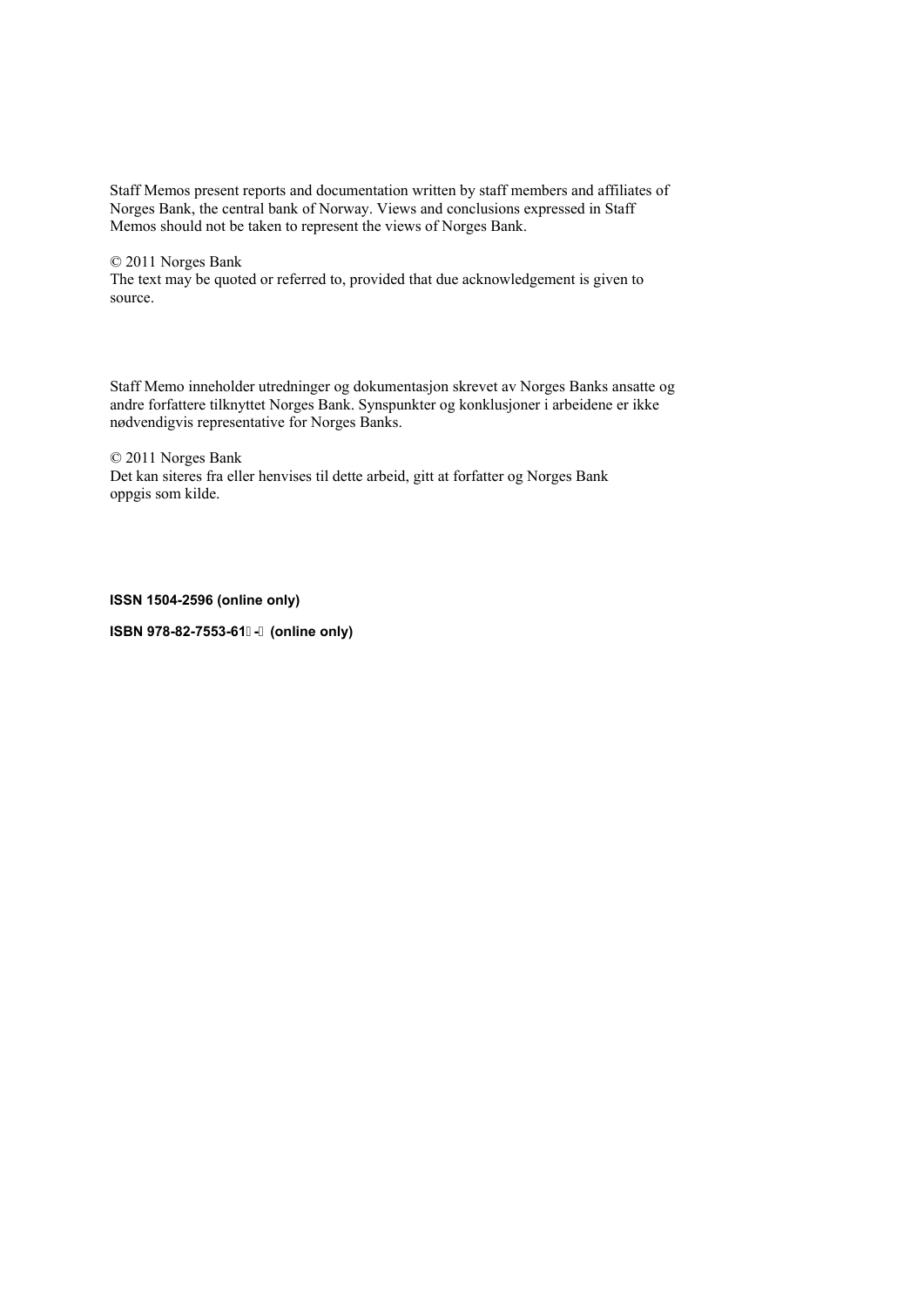### Effects of Higher Equity Ratio on a Bank's Total Funding Costs and Lending

Bent Vale Norges Bank (The central bank of Norway)<sup>†</sup>

September 26, 2011

#### **Abstract**

Simply stating that because equity is much more expensive than debt funding, banks total funding costs will increase accordingly if their equity ratio is increased, biases the estimated increase upwards. As recently put forwards in the literature, one has to take into account that higher equity ratio lowers the volatility of equity and hence its required return. In addition, higher equity ratio makes a bank's debt safer and lowers the required return on debt. Taking these two effects into account the Modigliani-Miller theorem implies that a bank's total cost of funding should not be influenced by the bank's equity ratio. However, the existence of explicit or implicit guarantees may reduce the latter effect and cause a bank's total funding cost to increase somewhat when the equity ratio is raised. Miles, Yang, and Marcheggiano (2011) studying UK banks find a slight increase in their funding costs if the equity ratio is increased. Applying the estimates of Miles et.al. we find that a hypothetical doubling of DnB NOR Bank's equity ratio from 5.5 to 11 per cent would increase its total funding costs in the range of 11 to 41 basis points. In steady state such an increase in Norwegian banks' funding costs could reduce lending by 0.33 to 1.23 per cent. In the short run, an abrupt increase in banks' required capital could however cause significantly larger reductions in lending due to frictions in the market for issuing equity.

Thanks to Sigbjørn A. Berg, Thea Birkeland Kloster, Artashes Karapetyan and Ylva Søvik for valuable comments. Views and conclusions in this paper are those of the author and cannot be attributed to any of the persons mentioned nor to Norges Bank

Address: Norges Bank, C51, Box 1179, Sentrum, N-0107 Oslo, Norway. Fax: +47 22 42 40 62. E-mail: bent.vale@norges-bank.no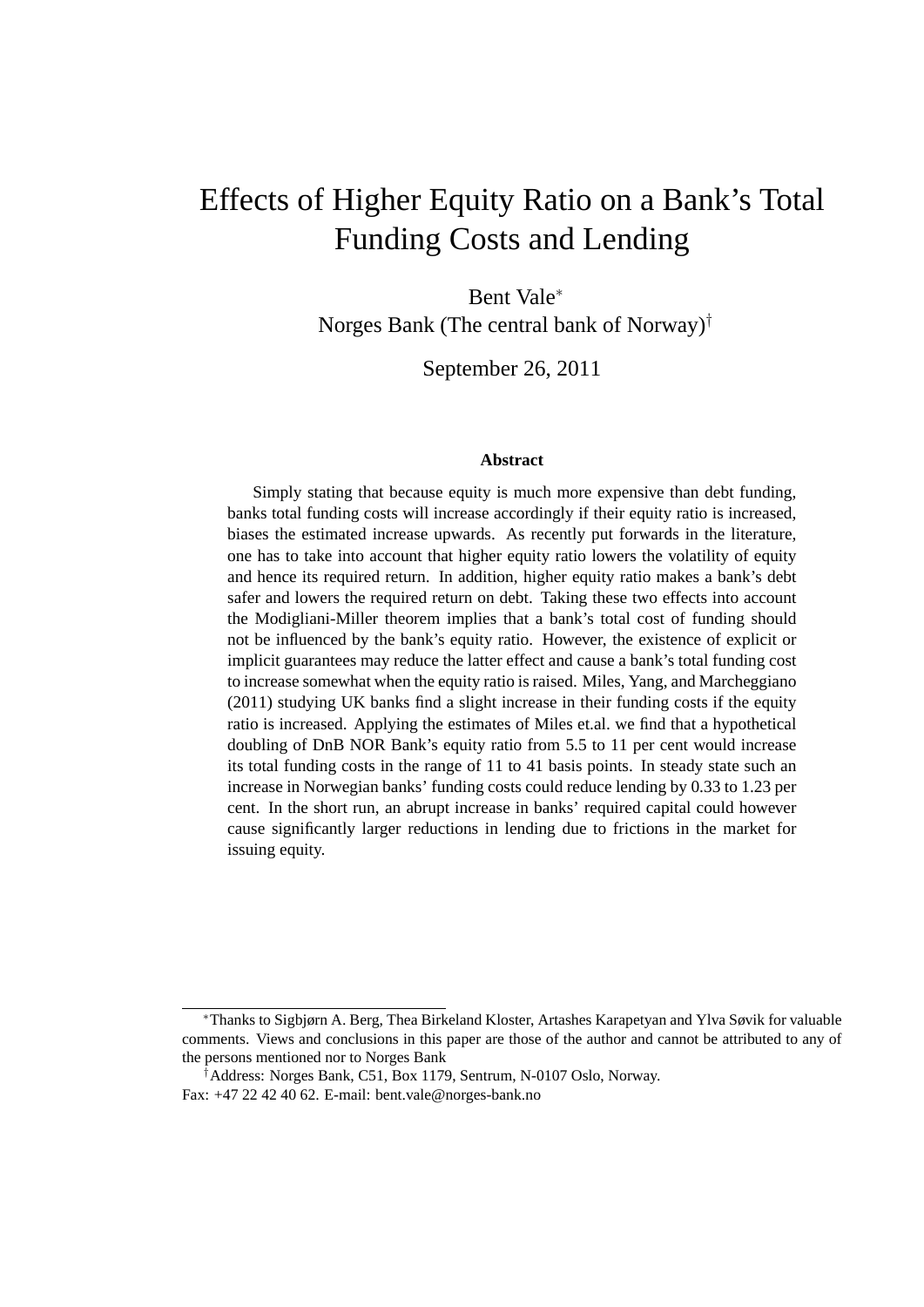#### **1. Introduction**

How will a bank's funding costs be affected if the bank's equity ratio is increased, i.e., its leverage is reduced? A popular answer, in particular among spokespersons for the banking industry, has been that it has to increase simply because equity holders require a higher return than debt holders, or equity is more expensive. However, by itself this statement has no sound basis in corporate finance, as has recently been pointed out in particular by Admati, DeMarzo, Hellwig, and Pfleiderer (2010). Miles, Yang, and Marcheggiano (2011) using principles from standard corporate finance estimate the impact on total funding costs for UK banks of doubling their equity ratio. They find that total funding costs will increase in the range of 8 to 33 basis points (bps). Kashyap, Stein, and Hanson (2010) doing a similar study on US banks find that an increase in the equity ratio of 10 percentage points for US banks would increase their total funding costs by 24 to 45 bps.

In this paper we will try to provide some estimates of how much the funding costs of Norwegian banks may increase if there is a significant increase of their equity ratio. Assuming that the larger part or all of this increase in funding costs is passed on to borrowers, how will that affect the amount lent by banks to the non-financial sector?

The paper is organized as follows. In Section 2 we present some simple principles from corporate finance relevant for this issue. In Section 3 we present some estimates of the increase in funding costs pertaining to the largest bank in Norway based on findings by the studies on UK and US banks referred to above. In Section 4 we try to get an idea of how much this increase in funding costs may affect banks' lending. In doing so we use elasticities from an econometric macro model applied by Norges Bank. In this section we also discuss to what extent, banks in the short run may prefer to reduce lending rather than increasing equity following higher capital requirements. This latter point is emphasized by Kashyap, Stein, and Hanson (2010). Some final remarks are given in Section 5.

#### **2. Some simple background**

The *benchmark* for analysis of effects of changes in banks' liability structure is the well known Modigliani-Miller theorem (henceforth, MM) stating that the total value of a firm is independent of the composition of its liability side<sup>1</sup>. This will imply that also the

<sup>&</sup>lt;sup>1</sup>See Modigliani and Miller (1958).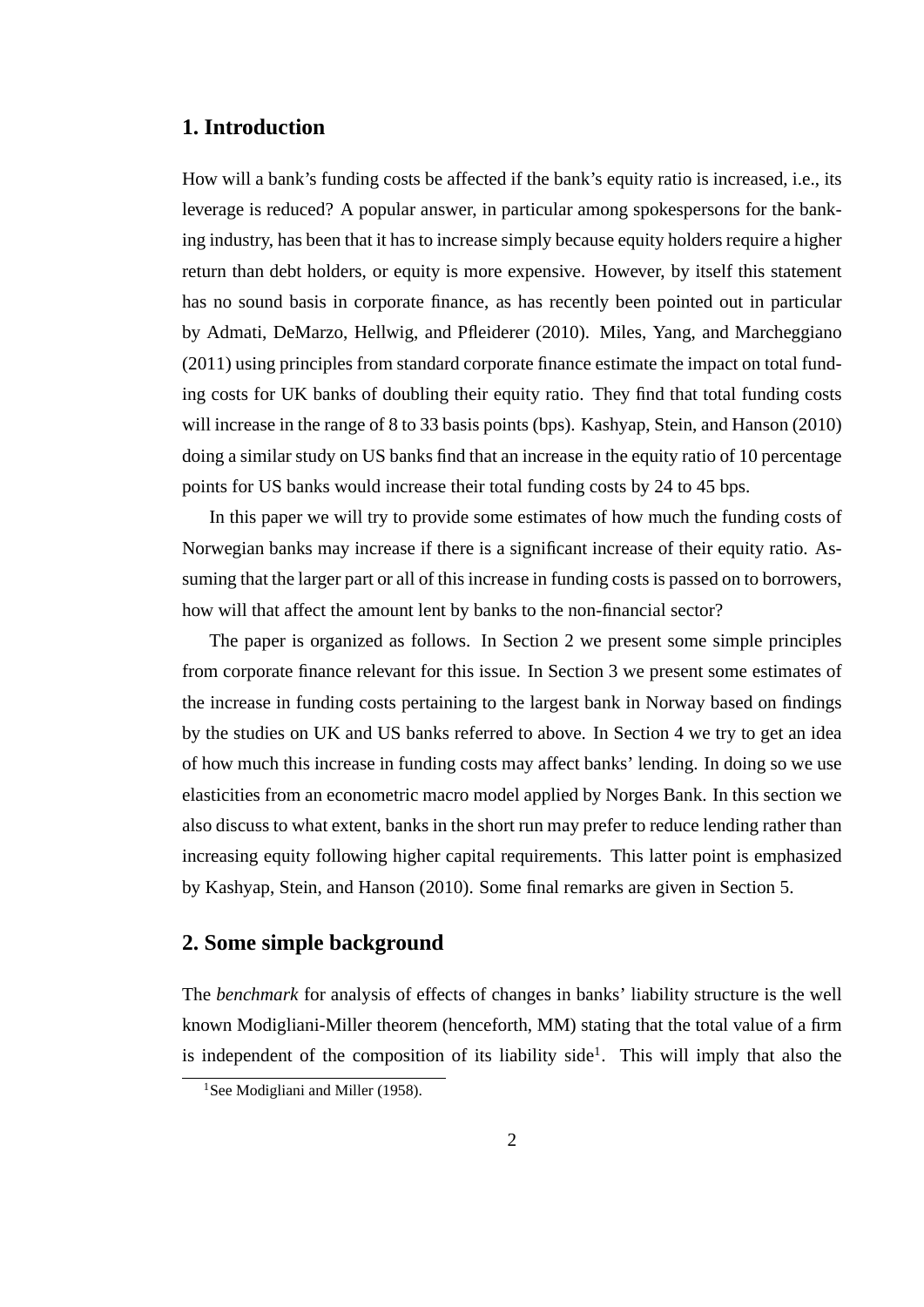total financing cost of the firm is independent of its liability structure. Related to our specific problem: a bank's total funding cost is independent of its equity ratio. Even if the required return on equity is higher than the required return on debt, higher equity ratio implies lower volatility of the equity and hence a lower risk premium. In addition more equity relative to debt means that debt becomes safer and also requires a lower return. Mathematically this can be expressed in the following way: Assume a bank is financed by equity E and debt D which have the following required returns  $R_E$  and  $R_D$ . Denote by  $FC$  the total funding cost relative to total liability. Hence

$$
FC = \frac{R_E E + R_D D}{D + E}
$$

Defining the equity ratio e as  $E/(D + E)$  and taking into account that  $R_E$  and  $R_D$  are decreasing in  $e$ , as explained above,  $FC$  can be expressed as:

$$
FC = R_E(e)e + R_D(e)[1 - e] . \t\t(2.1)
$$

To analyze the effect on total funding costs of a higher equity ratio we differentiate  $FC$ w.r.t. e

$$
dFC = [R_E - R_D]de + \frac{\partial R_E}{\partial e}e \cdot de + \frac{\partial R_D}{\partial e}[1 - e]de \qquad (2.2)
$$

The first term in (2.2) is positive since equity is riskier than debt. Both the second and the third term are negative since higher equity ratio reduces the risk of both equity and debt. Henceforth, the second and the third term will be referred to as the equity premium effect and debt premium effect, respectively. Under MM (2.2) becomes

$$
dFC = [R_E - R_D]de + \frac{\partial R_E}{\partial e}e \cdot de + \frac{\partial R_D}{\partial e}[1 - e]de = 0 \tag{2.3}
$$

Note that MM which critically depends on a number of ideal assumptions – for instance symmetric information, no transaction costs and no distortionary taxes – is only a benchmark. Deviations from the first two assumptions we disregard for now, but we will return to them in Section 4.2. Deviation from the last assumption is, however, of less relevance for Norway as the taxation of investors in principle corrects for this bias, so we will disregard it in this analysis.<sup>2</sup>

<sup>&</sup>lt;sup>2</sup>It might be argued that taxation of investors who are tax residents in other countries may not correct this bias.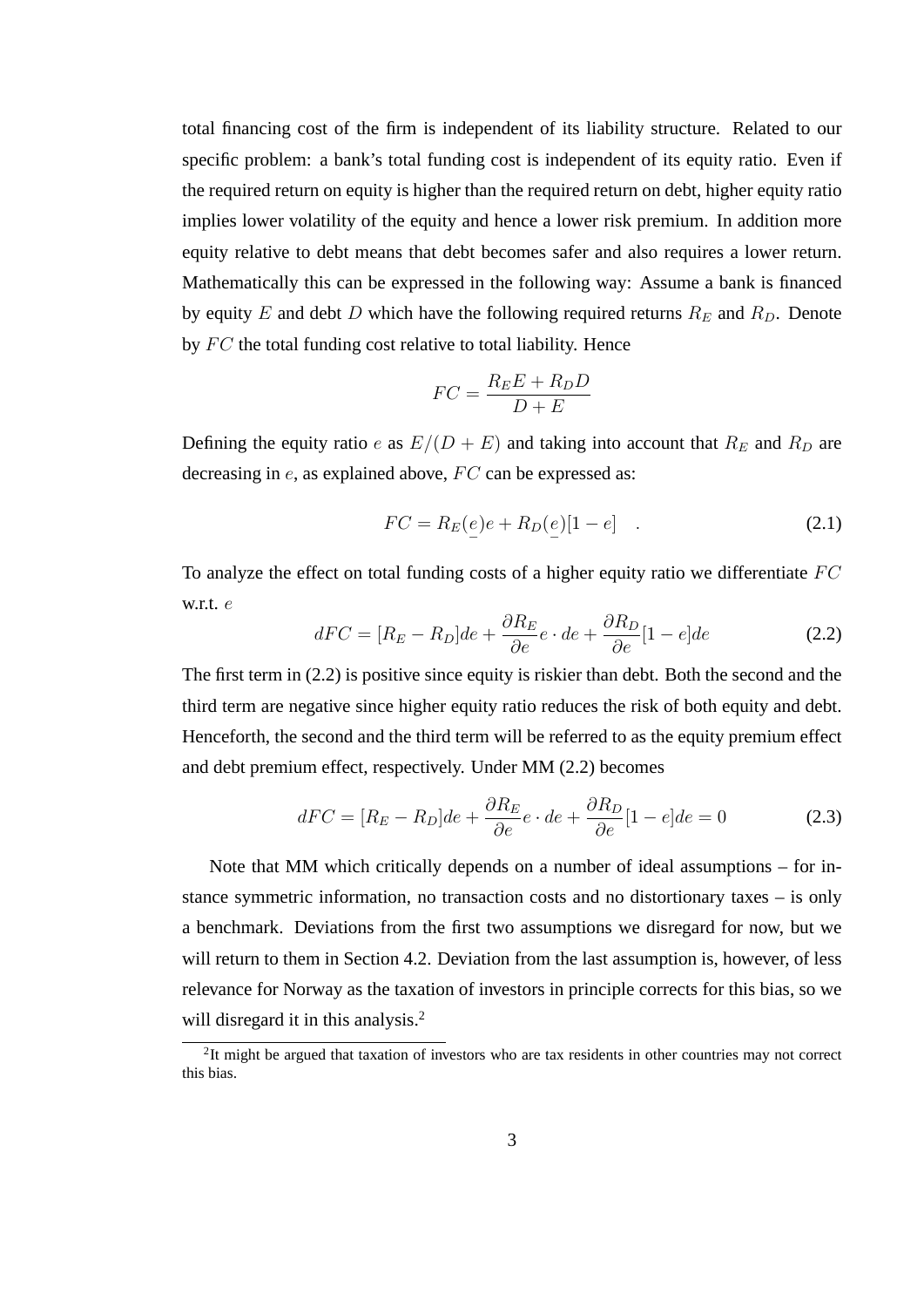#### **2.1. Effects of debt guarantee**

So far we have not considered a special feature of banks, an implicit and explicit guarantee of banks' debt. The guarantor is usually the government. Such a guarantee implies that bank owners do not need to compensate creditors fully for the risk of the debt, and hence the bank has access to relatively cheap debt funding as long as the guarantor does not require the bank to pay an actuarially fair premium for the guarantee. A premium reflecting changes in a bank's risk will in practice be infeasible, hence we will in the remainder assume that a bank either pays a zero premium for the guarantee or a premium independent of its risk (a flat premium). In this case the guarantee can be considered a subsidy to the banks' owners. Merton (1977) has shown that the value of this subsidy can be considered a put option, the value of which increases in the bank's leverage and the volatility of its assets.

The existence of such a subsidy is one reason why bank owners usually prefer low equity ratio in banks over high equity ratio. Lower equity ratio increases the value of any debt guarantee, implicit or explicit. It may also contribute to explaining why a bank's shareholders prefer being paid dividends rather than accumulating retained earnings as equity in the bank.<sup>3</sup>

What will such a debt guarantee imply for the validity of MM in banks, or more specifically, how a higher equity ratio affects the total funding cost of a bank? Essentially there are three parties involved in the funding of a bank: the banks' share holders, its creditors or debt holders, and the guarantor of the bank's debt. Correspondingly, a bank's total *social* funding costs consist of three elements: the required return on equity, the required return to the debt holders (including a possible flat premium for the debt guarantee), and the cost to the guarantor of being paid less than an actuarily fair premium for the debt guarantee. Thus considering the total *social* funding costs *SFC* we can rewrite (2.1) and (2.3) as

$$
SFC = R_E(e)e + R_{Dg}(e)[1 - e] + P(e)[1 - e]
$$
\n(2.4)

$$
dSFC = [R_E - R_{Dg} - P]de + \frac{\partial R_E}{\partial e}e \cdot de + \frac{\partial R_{Dg}}{\partial e}[1 - e]de + \frac{\partial P}{\partial e}[1 - e]de = 0 \tag{2.5}
$$

 $3$ This, of course, does not rule out other explanations. Bank owners may want to avoid managers' wasteful spending to their own private benefit by restricting how much cash flow the managers can control. See Jensen and Meckling (1976) for a classical reference in corporate finance on this point.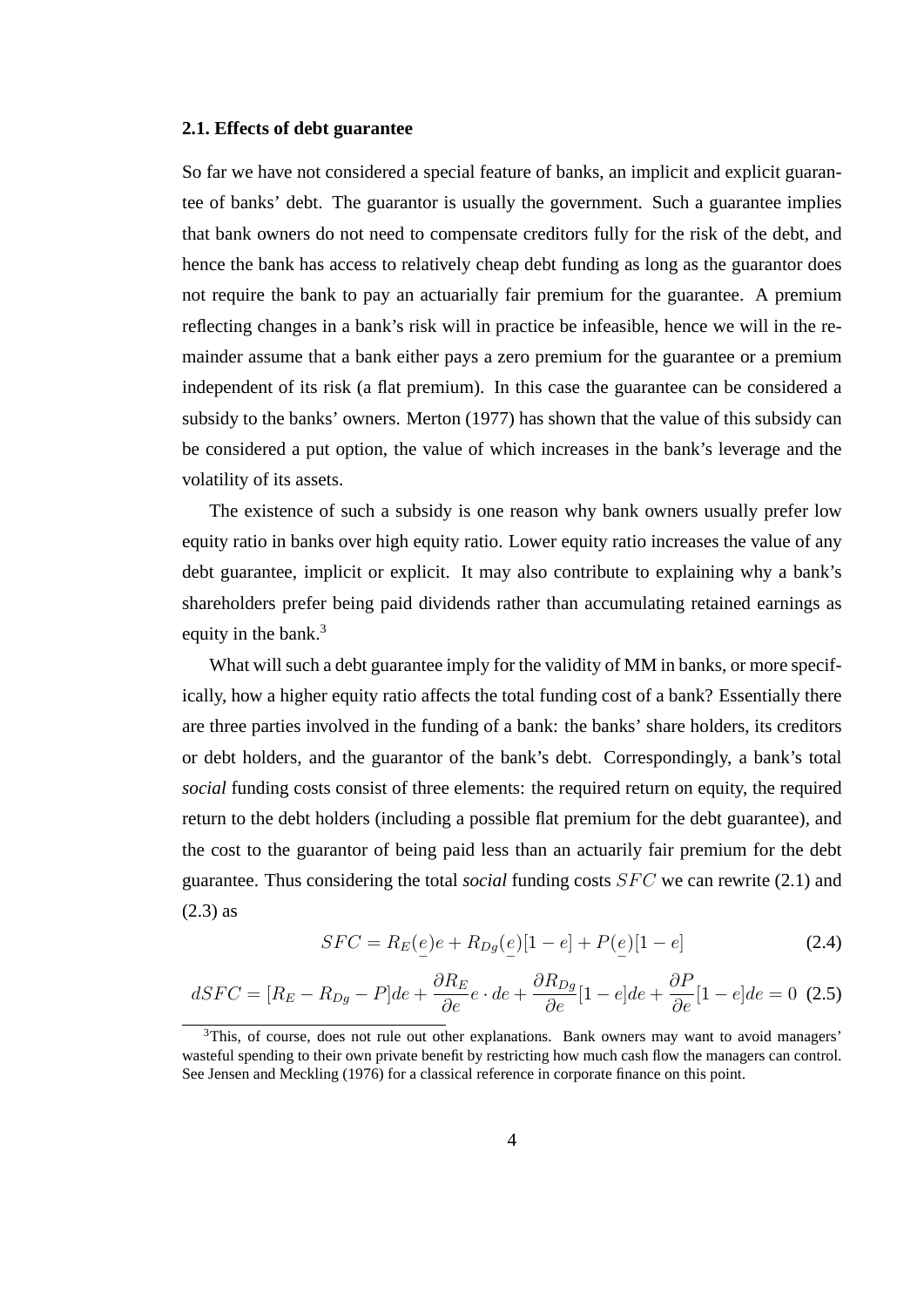where  $R_{Dg}$  is the required return on debt in presence of a debt guarantee<sup>4</sup>, and P is the cost of the this guarantee to the guarantor, i.e., the cost of being paid less than an actuarily fair premium for the debt guarantee. Note that this cost is also negative in  $e$ , i.e., a higher equity implies lower cost of the debt guarantee. (2.5) states that as long as the the total social funding costs, i.e., the funding costs borne by all parties are considered, MM is still valid. An increase in the equity ratio will not change total social funding costs. However, there will be a redistribution of the costs, or the required returns, between the three parties. A higher equity ratio implies a lower cost for the guarantor, hence, the last term in (2.5) is negative. Due to the guarantee, higher equity ratio will have a smaller or no effect on the required return of the creditors, hence, the third term  $\partial R_{Da}/\partial e[1 - e]de$  will be negative or equal to 0 depending on whether the debt guarantee is partial or full. The second term is negative, higher equity ratio implies a less volatile value of the bank's equity for a given volatility of the bank's assets. The first term will be positive, since the required return on equity is always larger than the required return on debt plus the cost of the debt guarantee.<sup>5</sup>

The total *private* funding costs *PFC*, are the total social funding costs minus the guarantor's cost of the debt guarantee. I.e.,

$$
PFC = R_E(e)e + R_{Dg}(e)[1 - e]
$$
 (2.6)

The private funding costs are those that appear in the bank's calculation and that the bank more or less can pass on to the borrowers. In the literature private funding costs is usually referred to just as total funding costs, a convention we will follow in the remainder. How will these total funding costs be affected by an increase in the equity ratio? Applying (2.5) and taking into account that  $\partial P/\partial e[1 - e]de < 0$ , higher equity ratio reduces the cost to the guarantor, we must have

$$
dPFC = [R_E - R_{Dg}]de + \frac{\partial R_E}{\partial e}e \cdot de + \frac{\partial R_{Dg}}{\partial e}[1 - e]de > 0 \tag{2.7}
$$

When there is a debt guarantee with zero or a flat premium, a higher equity ratio implies higher funding costs. I.e., the bank cannot enjoy the full benefit from lower cost of debt as its equity ratio is raised, part of that benefit accrues to the guarantor. Another way of

<sup>4</sup> Including a possible flat premium for the debt guarantee

 ${}^{5}R_{Dq}$  + P corresponds to the required return on debt in perfect market without debt guarantee. Given the priority of debt over equity, this sum will be lower than the required return on equity.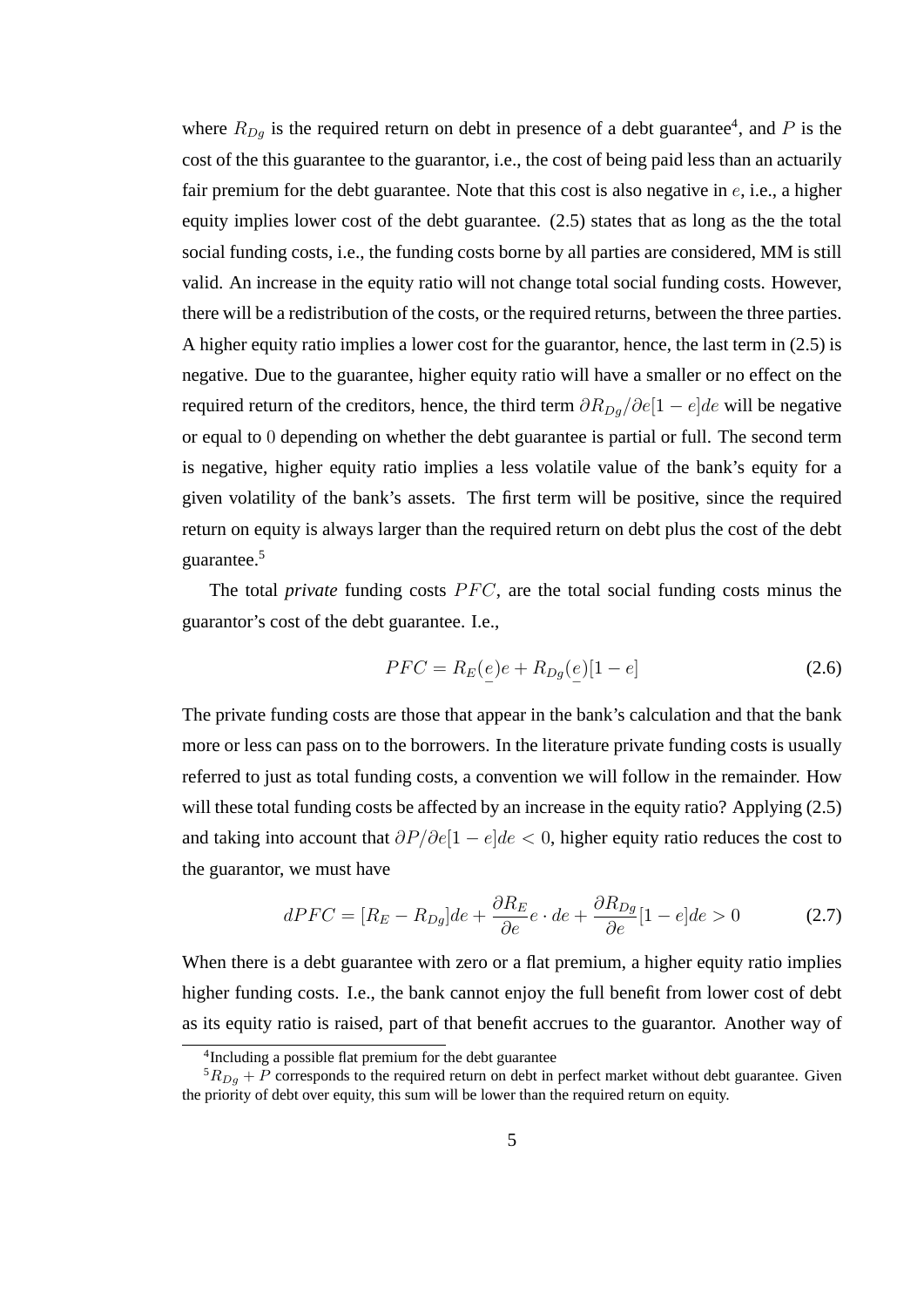seeing it is that higher equity ratio will reduce the value of the subsidy inherent in the debt guarantee.<sup>6</sup>

Having established that the existence of a debt guarantee may cause higher equity ratio to increase the total funding costs of a bank, one can of course not rule out that such an increas in funding costs may also have other causes, for instance the tax treatment of debt.

#### **3. Estimates of increase in funding costs**

In this section we will as an example look at a doubling of the equity ratio of Norway's largest bank DnB NOR. This bank is the only major bank in Norway which is fully owned by investors holding the bank's ordinary shares.<sup>7</sup> By the end of 2010 the DnB NOR Bank had an equity ratio of 5.51 per cent, $^8$  i.e., we study effects of increasing it to 11.02.

We stick to the assumption that there is full debt guarantee, i.e., there is no debt premium effect from higher equity ratio. That may seem a bit unrealistic, but the effect of it is to be somewhat pessimistic in estimating the effect on funding costs, i.e., rather get it a little too high than too low.

At first, we present a naive estimate also assuming no equity premium effect. Secondly, we present estimates based on the methods applied by Miles, Yang, and Marcheggiano (2011) and by Kashyap, Stein, and Hanson (2010), studies that do take the equity premium effect into account.

In the first case – the naive case – only the first term in  $(2.7)$  comes into consideration, i.e., we have  $dPFC = [R_E - R_{Da}]$ de. In our case de is 0.0551. As an estimate for  $R_E$ , the required return on equity, we use the average annual return on the DnB NOR stock. For the years 2004 through to 2010 it was 13.86 per cent.<sup>9</sup> To estimate  $R_{Da}$  the required

<sup>&</sup>lt;sup>6</sup>(Admati, DeMarzo, Hellwig, and Pfleiderer, 2010, p. 11) shows a very simple numerical example where they implicitly assume the bank's debt is riskless even without a guarantee. In that case, MM implies that the impact on funding costs of the lower required return on equity exactly cancels the direct effect of having more costly funding. In expositions of MM in elementary parts of coporate finance courses, assuming riskless debt without a guarantee is not uncommon, see for instance Spiegel (1999).

 $7$ The two largest shareholders are the Norwegian government and DnB NOR Savings Bank Foundation holding 34 per cent and 10.3 per cent of the shares, respectively.

<sup>&</sup>lt;sup>8</sup>All numbers regarding DnB NOR are publically available, from its annual report or the Oslo Stock Exchange.

<sup>&</sup>lt;sup>9</sup>This return applies to the holding company DnB NOR who in addition to being the sole owner of DnB NOR Bank owns two insurance companies and an asset management company, all of them as the sole shareholder. Among these subsidiaries, the bank is by far the largest. The shares that are traded are those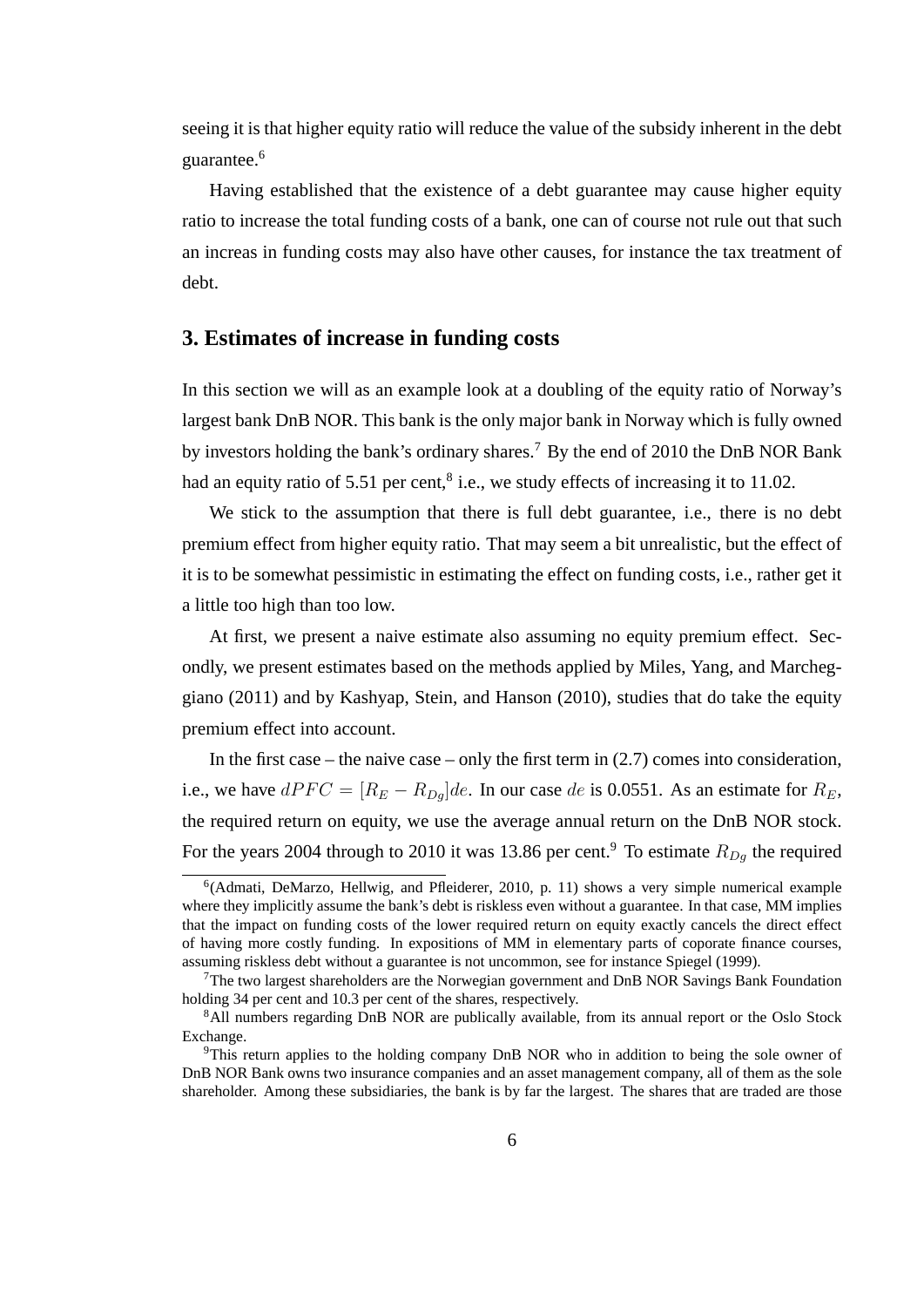return on bank debt, we assume that if a bank has to replace debt with equity it wants to get rid of the most expensive parts of its debt. That would normally be bonds. However, bonds are usually considered a more stable source of funding than other debt, so we will instead assume a bank would reduce its short term money market debt. We use the annual average of the three months NIBOR as a proxy for the interest cost of this debt. With this money market rate usually being slightly lower than interest costs of bond debt, as previously, we err on the side of estimating the effect on funding costs as a little too high. Over the years 2004 through to 2010 the three months NIBOR was 3.48 per cent. Thus, a naive estimate of the increase in the bank's funding costs from raising its equity ratio from 5.51 per cent to 11.02 per cent is

$$
dFC_{NAIVE} = [13.86 - 3.48] \cdot 0.0551 = 0.57 \text{ or } 57 \text{ bps}.
$$

This estimate is the highest we will arrive on, and a fairly unrealistic one since we have disregarded the equity premium effect.

#### **3.1. Estimates including the equity premium effect based on Miles et. al**

Miles, Yang, and Marcheggiano (2011) apply the Capital Asset Pricing Model to estimate UK banks total funding costs under different leverage ratios. For the required equity return  $R_E$  on any individual firm, the CAPM states that

$$
R_E = R + \beta_{equity} R_p \tag{3.1}
$$

where R and  $R_p$  are the risk free interest rate and the equity risk premium for the whole market, respectively. As a starting point they observe that under CAPM

$$
\beta_{asset} = \beta_{equity} \frac{E}{D+E} + \beta_{debt} \frac{D}{D+E}
$$

which under the assumption of debt guarantee ( $\beta_{debt} = 0$ ) implies

$$
\beta_{equity} = \frac{D+E}{E} \beta_{asset}
$$

I.e., a partial doubling of a bank's leverage should double its equity- $\beta$ . To take this relation to the data, they first estimate the equity- $\beta$ s for each of six large UK banks by regressing

of the holding company. By using this return for the bank we assume the bank has the same return as the rest of the companies in the group.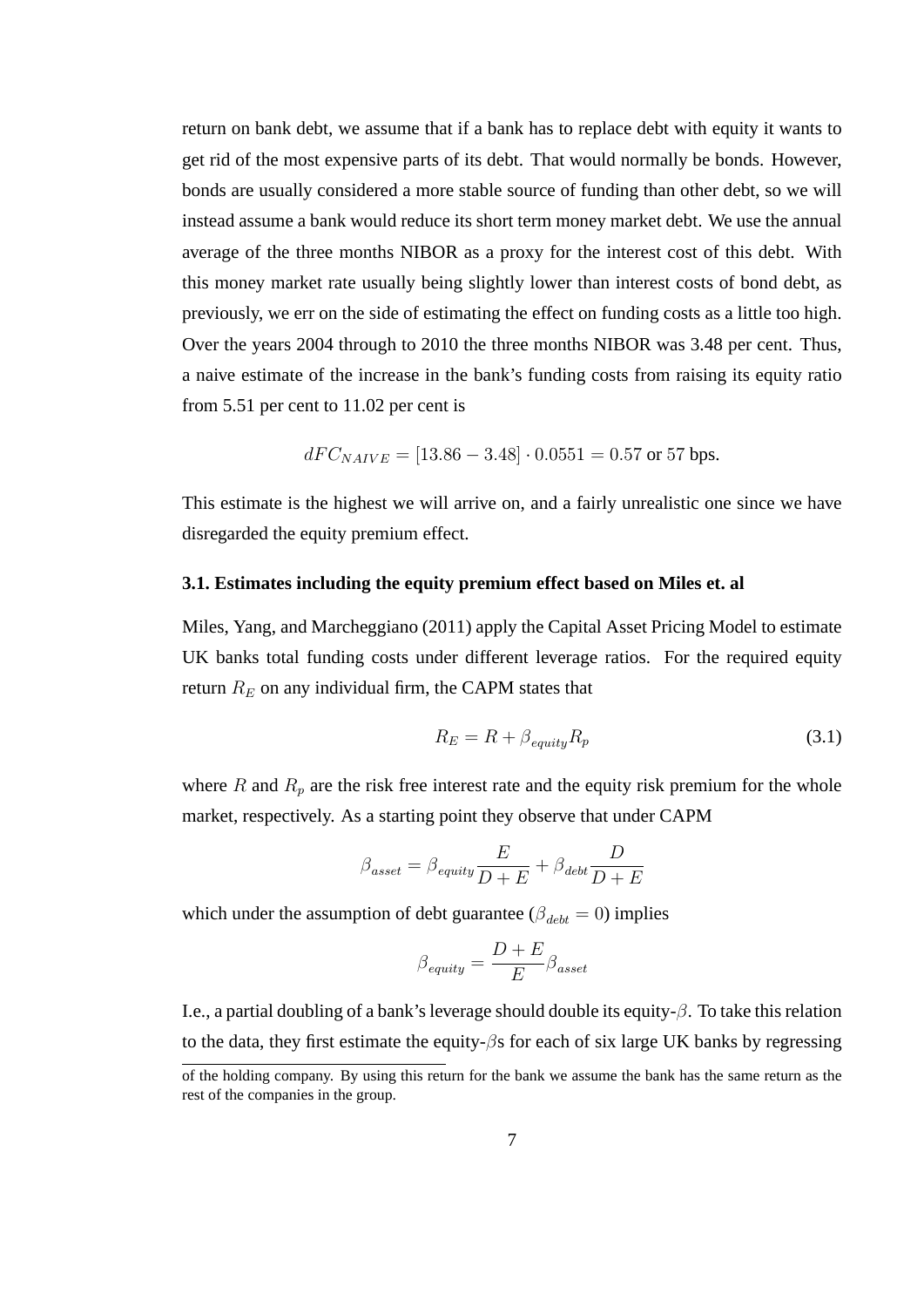their daily stock returns on the daily FTSE returns over discrete periods of six months covering 1992 to 2010. In this way they obtain 38 observations of the equity- $\beta$  for each of the six banks. They then regress these equity- $\beta$ s on the banks' leverage ratio at the beginning of each half-year, using both OLS and Fixed Effects

$$
\beta_{i,t} = a + b \cdot \frac{D+E}{E} + \epsilon_{i,t} \tag{3.2}
$$

The predicted equity- $\beta$ s from (3.2) are inserted into the basic CAPM equation to get an estimate of how the return on bank equity depends on bank leverage:

$$
R_E = R + \left(\hat{a} + \hat{b} \cdot \frac{D + E}{E}\right) R_p \tag{3.3}
$$

Assuming a risk free rate of 5 per cent, an equity risk premium  $R_p$  of 5 per cent, using the estimated coefficients from the fixed effect model, and applying the current leverage of UK banks of 30, they get an  $R_E$  of 14.85 per cent. Inserting this estimate into (2.6) and assuming a required return of 5 per cent on bank debt, they get a total funding cost of 5.33 per cent. Halving the leverage ratio to 15 would have implied a total funding cost of 5.51 per cent, i.e., an increase by 18 bps. By instead relying on the OLS estimates they would have got an increase of 21 bps.

They also estimate a log-linear version of (3.2), which yields a stronger effect from the leverage on the equity-beta. With this specification, and using their fixed effects model, a halving of the gearing from 30 to 15 would have caused an increase in total funding costs of only 8 bps.

At the other end, using the naive approach, they would have obtained an increase of 33 bps.

When applying this method to the Norwegian banks we face a problem with lack of data. Since DnB NOR is the only bank with traded ordinary shares we get way too few observations to be able to estimate a relation between the bank's equity-beta and its leverage. Instead we will rely on the parameter estimates from Miles, Yang, and Marcheggiano (2011). We start by calculating the equity risk premium from the whole market,  $R_p$ . In doing so, we callibrate  $R_p$  from (3.3), assuming that (3.3) as estimated by Miles et. al., holds for DnB NOR.<sup>10</sup> Furthermore in this callibration, for  $R_E$  we use the average annual

<sup>&</sup>lt;sup>10</sup>Applying parameters estimated over several banks in one country (UK) to one specific bank (DnB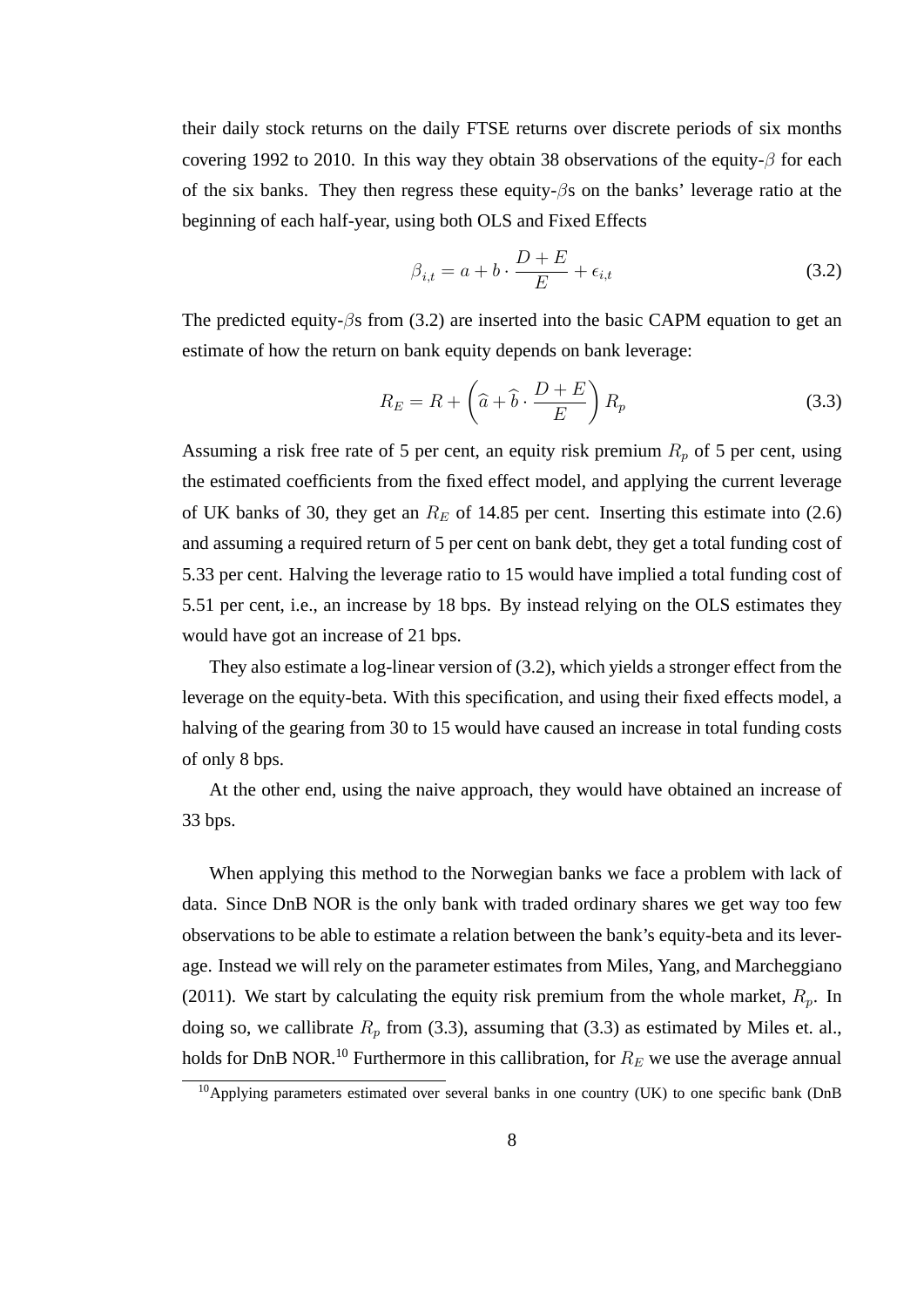return on the DnB NOR share from 2004 to 2010 of 13.86 per cent. For the riskless rate we use the average of Norges Bank key policy rate for the same period, 2.91 per cent. We use an initial gearing ratio at 18.149 which is the inverse of DnB NOR Bank's equity ratio of 5.51 per cent by end 2010.

To calculate how a doubling of the equity ratio – or halving of the leverage ratio – of DnB NOR Bank affects the total funding cost, we insert the  $R_p$  we arrived at above, the halved leverage ratio 9.074, and the unchanged riskless interest rate into (3.3) to calculate the new  $R_E$ . Inserting this new  $R_E$  into (2.6) and using the same interest rate for bank debt as in the naive example, 3.48, we calculate the new total funding cost. These two steps of calculations are performed using both the OLS and the fixed effects coefficients both for the linear and for the log-linear specification of (3.2). Results are shown in Table 1.1.

| $\beta$ -leverage equation       |            |       | Linear specification Log-linear specification |       |
|----------------------------------|------------|-------|-----------------------------------------------|-------|
| <b>Estimation method</b>         | <b>OLS</b> | FE    | <b>OLS</b>                                    | FE    |
| <b>Initial ROE</b>               | 13.86      | 13.86 | 13.86                                         | 13.86 |
| Initial funding costs $(PFC)$    | 4.05       | 4.05  | 4.05                                          | 4.05  |
| Market equity premium            | 6.47       | 6.70  | 7.79                                          | 8.01  |
| ROE after halved leverage        | 12.39      | 11.97 | 10.12                                         | 9.69  |
| <i>PFC</i> after halved leverage | 4.46       | 4.42  | 4.21                                          | 4.16  |
| Increase in $PFC$                | 0.41       | 0.37  | 0.16                                          | 0.11  |
| Increase in $PFC$ , naive method | 0.57       |       |                                               |       |

Table 3.1: Effects of doubling equity ratio of DnB NOR

The equity ratio is increased from 5.51 per cent to 11.02 per cent. The riskless interest rate is set to 2.91, and bank debt is assumed to have an interest rate of 3.48. The funding costs, both the initial and the new, are calculated as the weighted average of  $R_E$  and the interest rate on bank debt using the equity ratio and debt ratio as weights according to (2.6) .

NOR) in Norway will of course involve some inaccuracy. It might be argued that the implicit guarantee for creditors in DnB NOR is stronger than the one for the average UK bank in the sample used by Miles et. al. If so, the reduction in the put option value of the guarantees following a given increase in the equity ratio, will be larger for DnB NOR share holders than for UK bank share holders. Can that bias the parameter estimates once they are applied to DnB NOR? If, somehow, shareholders manage to get compensation for the loss in the put option value through a partially higher  $R_E$ , the estimated parameters may be biased in the following way: The absolute value of  $\partial R_E \diagup \partial e$  should be smaller for DnB NOR than for the UK banks. (In (3.3) this would correspond to  $\hat{b}$  being overestimated). I.e., a stronger guarantee for DnB NOR's debt may partially cause us to underestimate the increase in the bank's total funding cost following a higher equity ratio. However, our main purpose is not to study DnB NOR per se, but rather to use that as an example of how all Norwegian banks having external equity owners may be affected by higher equity ratio. Since any implicit guarantee for these other Norwegian banks most likely is smaller than for DnB NOR, this bias regarding DnB NOR may not matter for our purpose.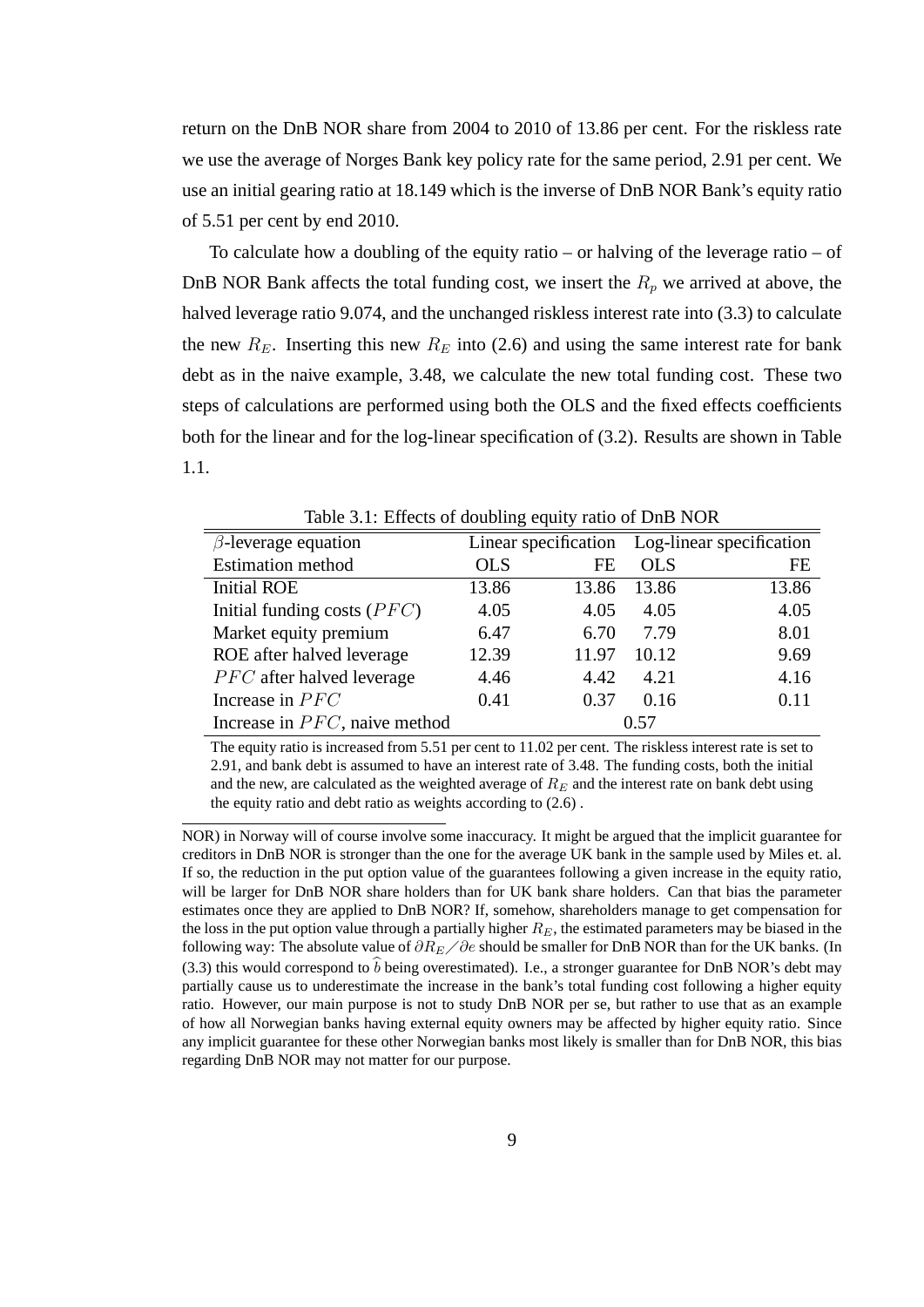Doubling the equity ratio will give an increase in the bank's total funding cost in the range of 11 bps to 41 bps, when one takes into account that the required return on bank's equity decreases in its equity ratio. If this effect was disregarded, the naive approach, we would have arrived at an estimate of 57 bps. These calculations illustrate that this naive approach may considerably overestimate the increase in a bank's funding cost stemming from a higher equity ratio.

In their paper, Kashyap, Stein, and Hanson (2010) essentially use the same method as (later on) applied by Miles, Yang, and Marcheggiano (2011) in order to find the effect on total funding costs of a higher equity ratio on US banks. Their results are rather similar to those of Miles et. al. In fact their simple OLS estimate of the coefficient of a bank equity ratio on the bank's equity-beta is almost the same as that of Miles et. al. for UK banks.

#### **4. Effects on bank lending to the non-financial sector**

In order to study the effects on bank lending to non-financial sector from higher equity requirements on banks we need to distinguish between the immediate or short run and the longer run or stationary equilibrium effects. As pointed out by Kashyap, Stein, and Hanson (2010), when faced with higher capital requirements banks may not want to raise equity in the market in order to abide with these requirements. This is due to frictions in the market for equity. Instead, banks may in the short run prefer to lower the denominator of the capital requirement, and restrict their lending to a larger extent than the increased funding costs analyzed in Section 3.1 by themselves should cause. Thus, this rise in funding costs should be interpreted as the difference in funding costs between two steady states equilibria, one with an equity ratio as at present and the other with an equity ratio considerably higher once banks have been able to raise the equity required to operate at their current scale, for instance through retained earnings. In this section we will first analyze the longer term quantitative impact on lending by comparing these two steady state equilibria. Next, we will discuss the impact on lending during the transition from an equilibrium with the present equity ratio to one with a substantially higher equity ratio.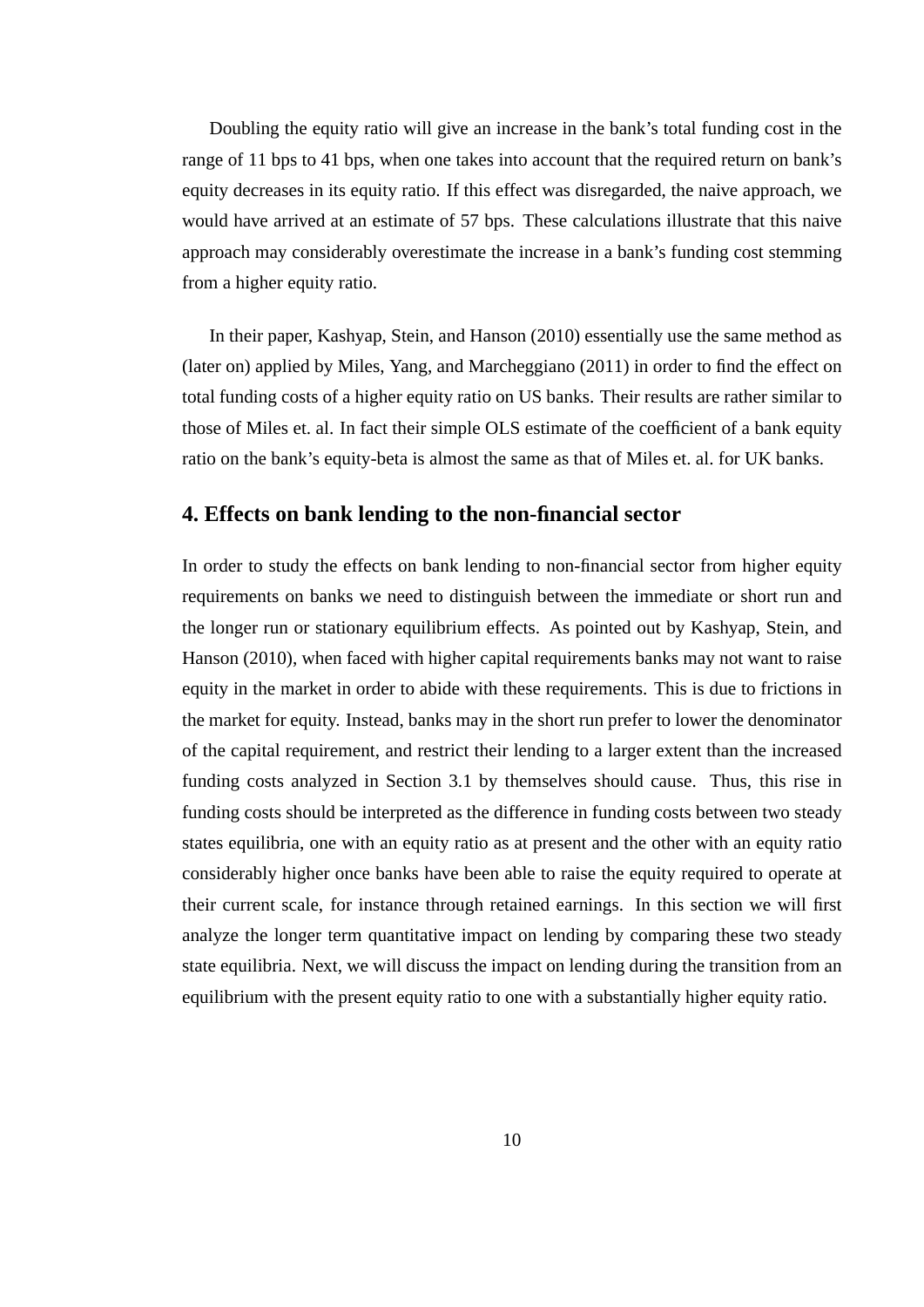#### **4.1. Longer term impact of higher equity ratio on lending**

In this analysis we start by using estimated coefficients of a household credit equation in Norges Bank's Small Macroeconomic Model (SMM) as documented by Hammersland and Træe (2010). This model is a quarterly dynamic econometric model. Its financial block does, however, not contain bank capital as a variable. Instead, we proceed by interpreting its household credit equation as households' demand for credit. In our context we are not interested in the short term quarter by quarter dynamics of this relation, but only in its stationary or long run part, which reads as

$$
cr = 0.9ph - 0.03RL + 0.4inc \tag{4.1}
$$

where cr, ph, inc are the ln of real credit to the household sector (in NOK mill.), real prices on residential houses, and household real wage income (NOK mill.), respectively. RL is the nominal interest rate on total bank loans as per cent.

Let us assume that banks can pass on the entire increase in funding costs to borrowers, an assumption that overestimates the impact on lending rather than underestimating it. Denoting credit (in NOK mill) to the household sector as  $CR$ , (4.1) gives

$$
\frac{\partial CR}{\partial RL} = -0.03CR
$$

Thus a partial increase in interest rate on bank loans of 1 percentage point reduces household borrowing by 3 per cent. Applying this to the various estimates of increase in bank funding costs reported in Table 1.1 we obtain an estimate of reduced steady state bank lending in the range of 0.33 to 1.23 per cent after an increase in bank equity ratio of 5.5 percentage points. One caveat is that the credit equation of SMM includes only credit to households. Hence, the numbers we have arrived at here hinge on the interest elasticity of borrowing by households being equal to that of other non-financial sectors.

#### **4.2. Immediate to short run effects of higher required equity ratio**

As mentioned earlier, firms that try to increase their equity by issuing new equity in the market can often become subject to frictions in that market. The existing shareholders may have to sell the new shares at a discount and become diluted. A theoretical explanation for this has been provided by Myers and Majluf (1984). New outside investors in a firm have less information about the true value of the firm than has the management who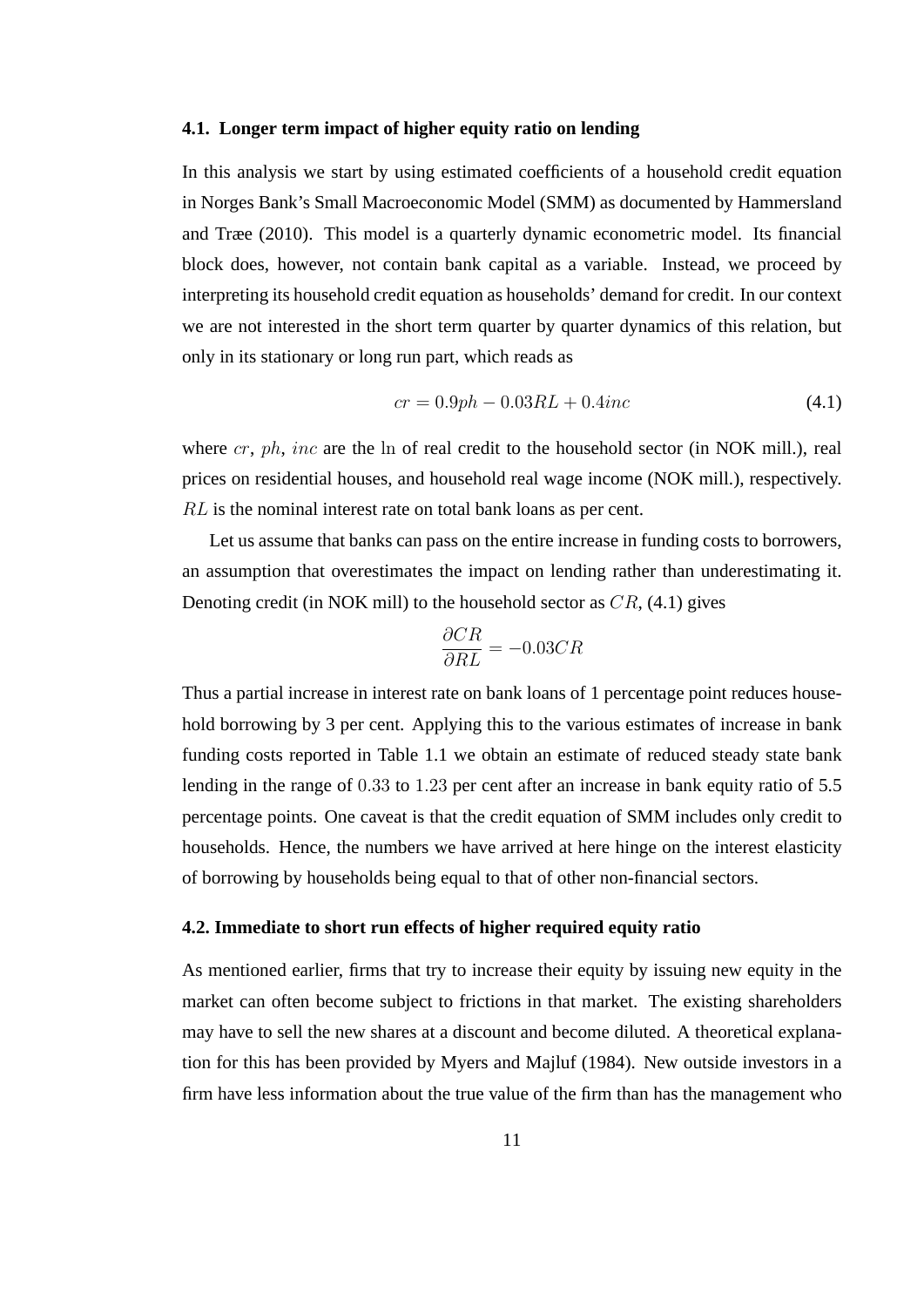acts on behalf of existing shareholders. Such an information structure implies that the firms with the strongest incentive to issue new shares in the market are those firms which are currently overvalued, i.e., there is a typical lemon problem in this market. Hence, if a firm issues new equity it can often be interpreted as a negative signal about the firm's true value, and the firm's shares have to be sold at a discount in the issuance. This implies that existing shareholders have a preference for increasing equity through retained earnings rather than through issuing new shares.

In particular, a bank that experiences a negative shock to its equity and finds itself uncomfortably close to, or even below, its capital requirement, will as an immediate remedy prefer to reduce its lending rather than raise new equity.<sup>11</sup> There are empirical papers studying the bank lending channel who give support for this prediction. These papers do find evidence that banks with higher capital or equity ratios are more willing to lend more than banks with lower capital ratios.<sup>12</sup> I.e., the further a bank is above the minimum capital requirement the less restrictive is the requirement on its lending. However, these studies do not take into account that regulators may not impose the exact same capital requirements on all banks. Perhaps more importantly, banks may have different internal targets for their capital ratio.

One paper that takes this into account is a paper by Francis and Osborne (2009). They find that UK banks with a larger capital buffer relative to their internal individual capital target has a higher loan growth in the short to medium run. Furthermore, a simulated sudden increase in the required capital by 1 percentage point will result in 1.2 per cent reduced lending as long as four years after the hike, with two thirds of the reduction taking place during the first year.

These results indicate that the short term lending reduction resulting from a higher capital requirement exceeds the steady state longer term impact arrived at in Section 4.1. That may be bad news for ambitions for a large increase in the capital requirements over a short time horizon in countries hampered by recession. However, it may be good news for the use of a countercyclical capital buffer to dampen credit booms. The results found by Francis and Osborne (2009) certainly indicate that a hike in a bank's capital requirement

 $11$ In such a situation there are no positive earnings to retain.

<sup>&</sup>lt;sup>12</sup>Examples include Jimenez, Ongena, Peydro, and Saurina (2010) and Foglia, Piersant, and Santoto (2010).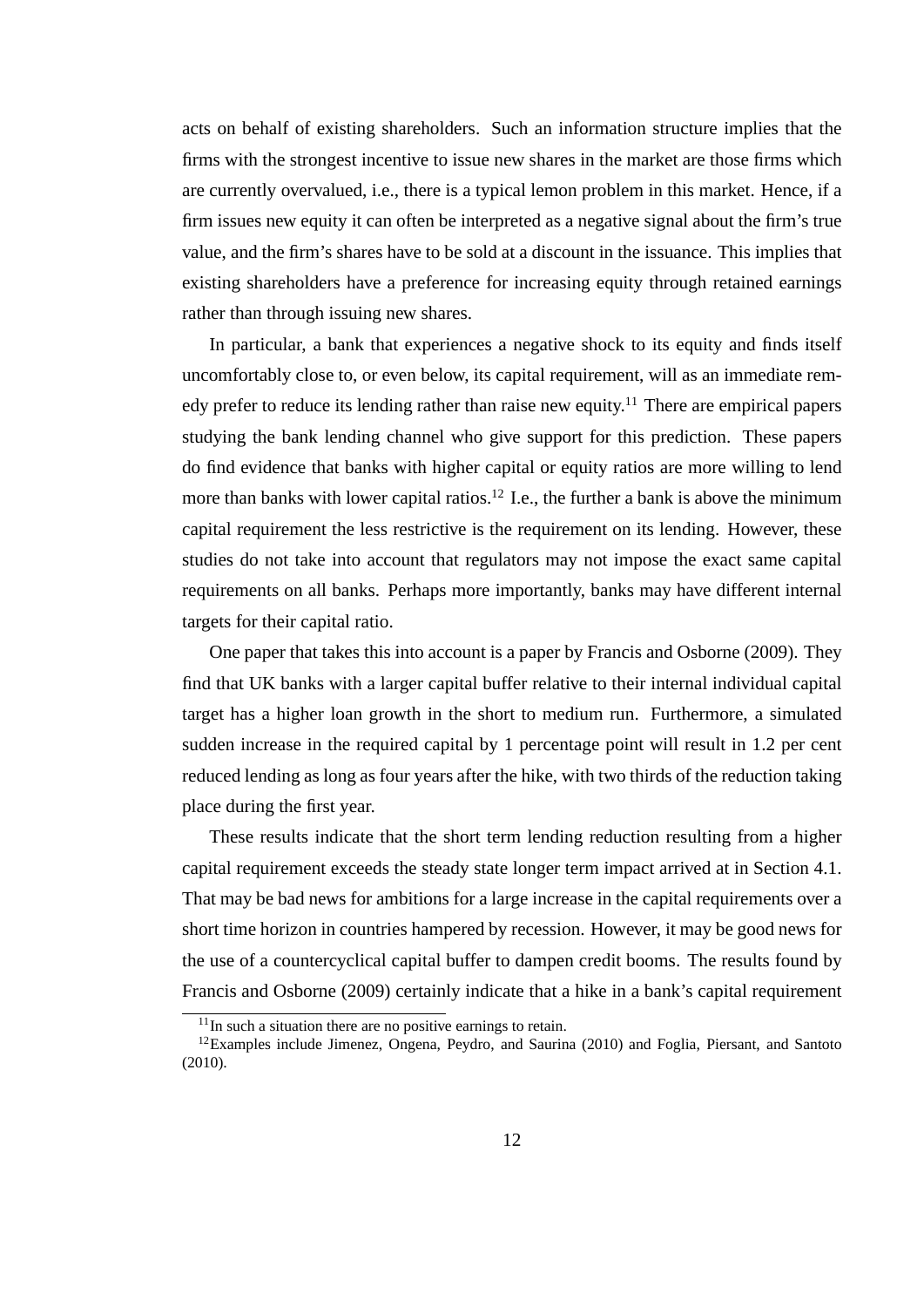can have an impact on lending during the first year after the hike.<sup>13</sup>

There is one caveat though. None of the papers referred to above have analyzed data from periods where banks across the board suddenly where faced with significantly higher regulatory capital requirements. When regulators require all banks to raise their equity ratio within a short horizon, issuing new equity in the market may not be a significant negative signal about the true value of the individual bank. Thus bank owners may be more willing to raise equity in the market, which may dampen the negative impact on bank lending – whether the hike in the required capital ratio is part of a structural increase in the capital requirement or an implementation of a countercyclical capital buffer.

#### **5. Conclusions and some potential policy implications**

In this paper we have demonstrated that a sizeable increase in banks' equity ratio (an increase of 5.5 percentage points) will increase funding costs by an interval ranging from 11 bps to 41 bps. Assuming banks can pass all of the cost increase on to borrowers, the resulting reduction in lending will range from 0.33 to 1.23 per cent of the outstanding stock of loans. However, if a substantially higher equity requirement is implemented with a short deadline, banks are more likely to reduce their lending rather than raise new equity in the stock market due to frictions in that market. In that case the resulting fall in bank lending would be much larger. Hence, in periods where reduction in bank lending is not what regulators want, a substantial increase in capital requirements should be phased in over time, leaving banks with the ability to increase equity by retaining more of their earnings. Increasing equity in that manner could be aided by restrictions on banks ability to distribute dividends until the new capital ratio requirement is met. However, assuming that Norwegian banks retain as much earnings as possible in 2010, would increase the equity ratio by approximately 0.8 percentage points. Allowing for a growth in lending of as much as 10 per cent would reduce the increase in the equity ratio through retained earnings to only 0.1 percentage point (see Andersen, Kloster, and Larsen (2011)). Hence,

<sup>&</sup>lt;sup>13</sup>However, even if banks do expect the supervisors to impose countercyclical buffers in booms, there may be high uncertainty among banks as to how or when supervisors will impose the extra buffers. In that case, banks may prefer to permanently hold capital buffers large enough that they are not much affected when counter cyclical buffers are imposed. Hence the countercyclical effects of buffers may be much lower than anticipated, but there will be a structural effect: imposition of countercyclical buffers from time to time make banks voluntarily operate with higher capital ratios than they otherwise would have done.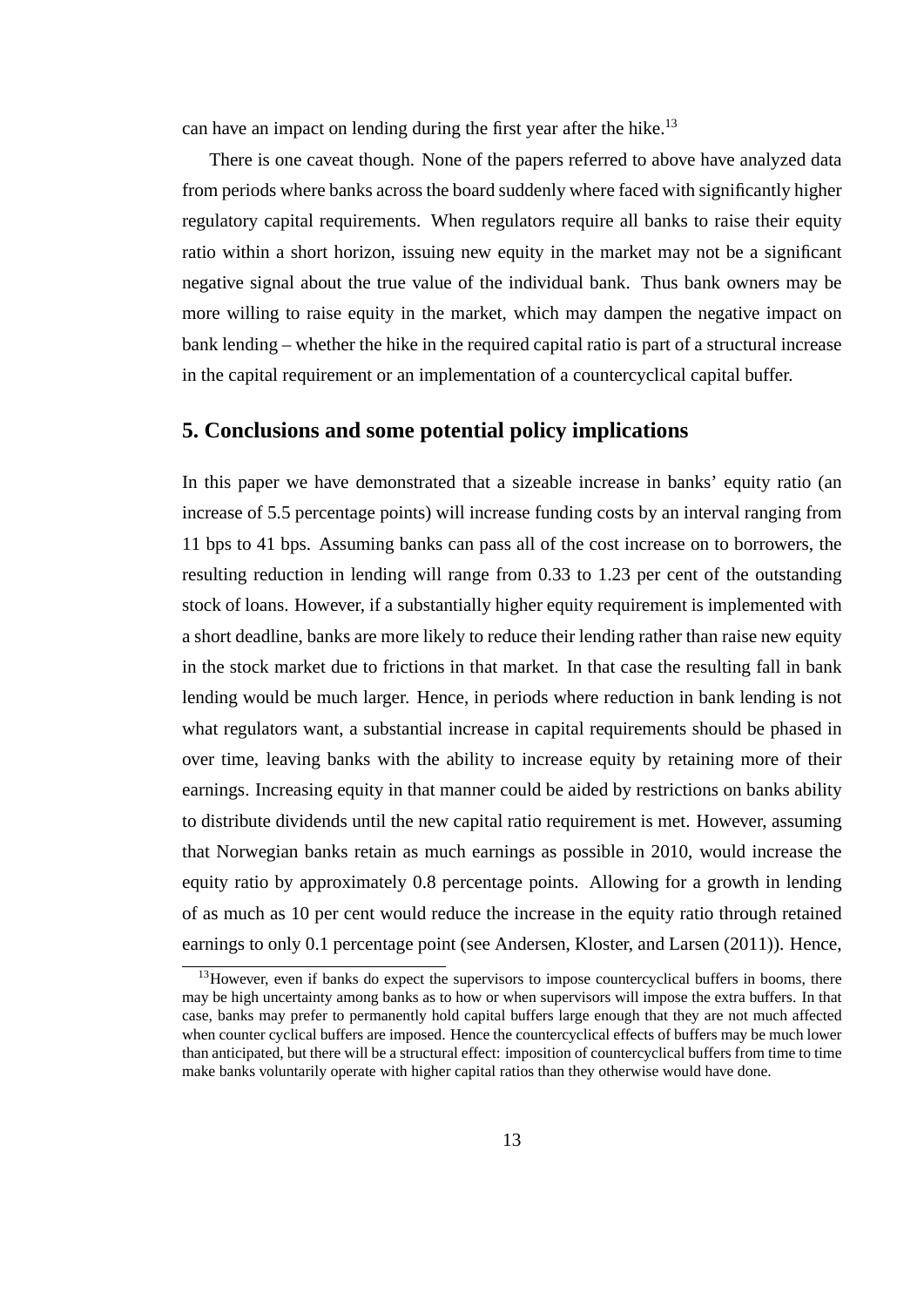relying on retained earnings to increase the equity ratio by a substantial amount would take too long. Issuing new equity will be necessary, but when it is done as a result of higher required capital for all banks, issuing new equity may not be associated with a negative signal for the individual bank. Thus, in response to higher capital requirements for all banks, they may be more willing to raise equity in the market, rather than to forego profitable business opportunities by reducing their lending.

#### **References**

- Admati, A. R., P. M. DeMarzo, M. F. Hellwig, and P. Pfleiderer (2010): "Fallacies, Irrelavant Facts, and Myths in the Discussion of Capital Regulation: Why Bank Equity is *Not* Expensive," Stanford GSB Research Paper 2063, Stanford Graduate School of Business.
- Andersen, H., T. B. Kloster, and U. Larsen (2011): "Effekter av krav om motsyklisk kapitalbuffer," Unpublished paper, Norges Bank, Financial Stability. In Norwegian only.
- Foglia, A., F. Piersant, and R. Santoto (2010): "The Importance of the Bank Balance Sheet Channel in the Transmission of Shocks to the Real Economy," Unpublished paper, Banca d'Italia.
- Francis, W., and M. Osborne (2009): "Bank Regulation, Capital and Credit Supply: Measuring the impact of Prudential Standards," Occasional Paper Series 36, UK Financial Services Authority, London.
- Hammersland, R., and C. B. Træe (2010): "The financial accelerator and the real economy – Self-inforcing feedback loops in a core macroeconomic model for Norway," Paper presented at Eurostat 6th Colloquium on Modern Tools for Business Cycle Analysis.
- Jensen, M., and W. H. Meckling (1976): "Theory of the Firm: Managerial Behavior, Agency Costs and Ownership Structure," *Journal of Financial Economics*, 3, 305–360.
- Jimenez, G., S. Ongena, J.-L. Peydro, and J. Saurina (2010): "Credit supply, identifying balance sheet channels with loan applications and granted loans," Working paper 1179, European Central Bank, Frankfurt.
- Kashyap, A. K., J. C. Stein, and S. Hanson (2010): "An Analaysis of the Impact of 'Substantially Heightened' Capital Requirements on Large Financial Institutions," Unpublished.